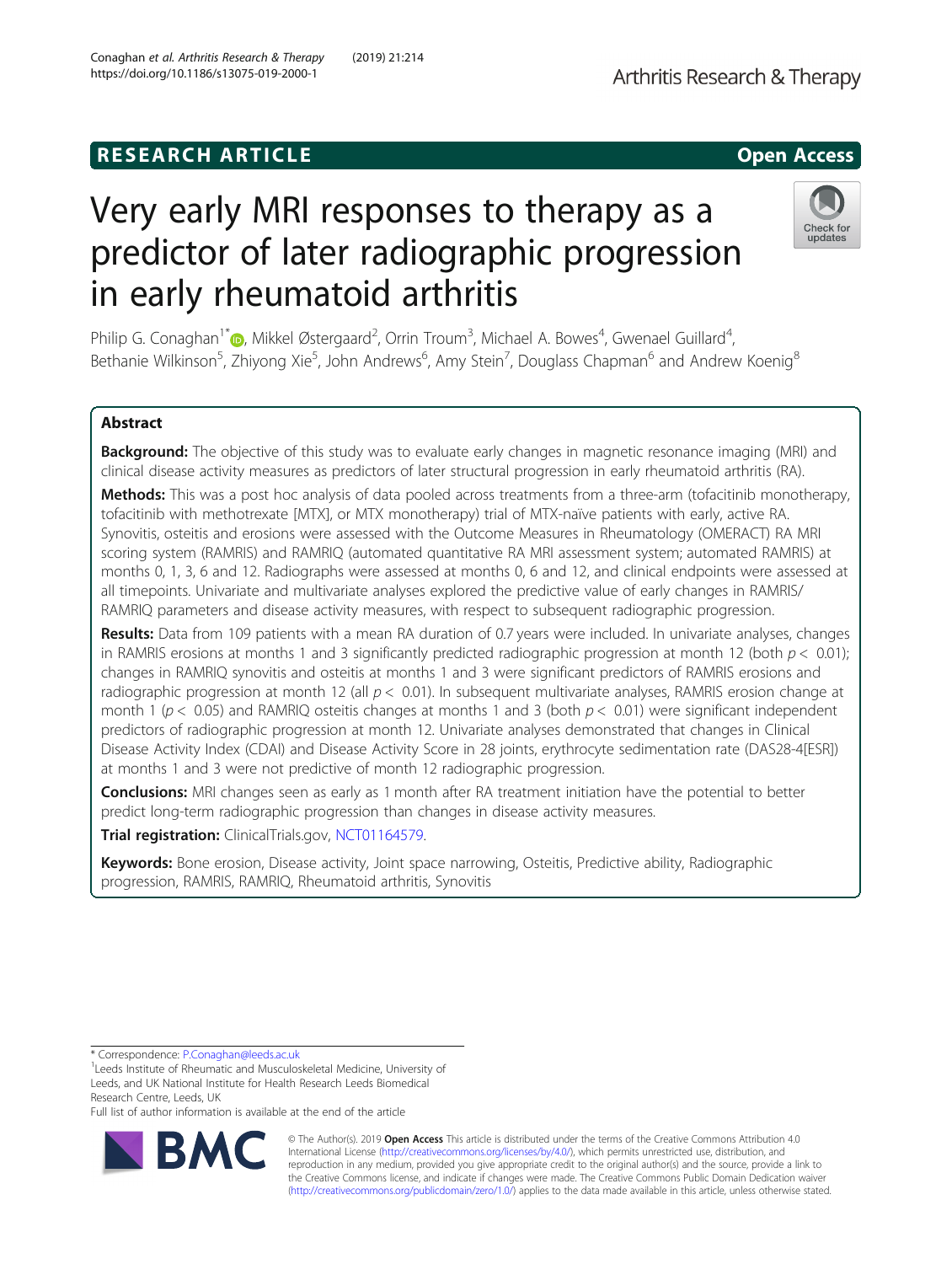# Background

Rheumatoid arthritis (RA) has a substantial impact on patients, with joint inflammation resulting in pain and destruction of the joints, leading to reduced quality of life and substantial disability [\[1](#page-5-0)]. A treat-to-target approach is recommended in RA, with regular assessments and adjustment of treatment for inadequate response [\[2](#page-5-0), [3\]](#page-5-0). Studies have demonstrated clinical response to therapy at months 1 to 3 to be predictive of longer-term achievement of clinical targets (decrease in Disease Activity Score in 28 joints, erythrocyte sedimentation rate [DAS28-4(ESR)] and Clinical Disease Activity Index [CDAI]) with conventional synthetic disease-modifying antirheumatic drugs (DMARDs) [\[4](#page-5-0)], biologic DMARDs [[5\]](#page-5-0) and the Janus kinase (JAK) inhibitor, baricitinib [\[6\]](#page-5-0).

Magnetic resonance imaging (MRI) can assess inflammation (synovitis and bone marrow edema/osteitis) as well as damage (erosions) in joints, using the semiquantitative Outcome Measures in Rheumatology (OMERACT) RA MRI scoring system (RAMRIS) [\[7,](#page-5-0) [8](#page-5-0)] and, more recently, the automated quantitative RA MRI assessment system (RAMRIQ; automated RAMRIS) [[8,](#page-5-0) [9](#page-5-0)]. This sensitivity for pathology detection may provide a tool for accurate early detection of an objective treatment response.

Tofacitinib is an oral JAK inhibitor for the treatment of RA. In a phase 2 study of tofacitinib 10 mg twice daily (BID) with and without concomitant methotrexate (MTX), tofacitinib reduced inflammation and inhibited progression of structural damage from baseline to month 12 compared with treatment with MTX alone, as assessed using RAMRIS and RAMRIQ [\[8](#page-5-0)].

The aim of this post hoc analysis was therefore to evaluate early changes in MRI and clinical measures in this phase 2 study as predictors of later structural changes.

#### Methods

# Study design and patients

This was a post hoc analysis of data from a 1-year, exploratory, phase 2, randomised, double-blind, parallelgroup study (A3921068; NCT01164579). Full details of the study design and patient population have been re-ported previously [\[8](#page-5-0)]. Briefly, patients aged  $\geq 18$  years with active RA were randomised 1:1:1 to tofacitinib 10 mg BID monotherapy, tofacitinib 10 mg BID with MTX, or MTX monotherapy. Patients had RA of  $\leq$  2 years' duration and 103/109 (94%) patients were MTX-naïve. This study was approved by the Institutional Review Boards and/or Independent Ethics Committees at each investigational centre, and all patients provided written informed consent.

# MRI and radiography

MRIs of unilateral wrist and metacarpophalangeal (MCP) joints were obtained at screening and months 1, 3, 6 and 12, and were used to assess synovitis, osteitis (bone marrow oedema) and erosions using RAMRIS [[7](#page-5-0)] and RAMRIQ [[9\]](#page-5-0). The hand that was most clinically affected at screening was chosen for MRI assessment throughout the study. If both hands were equally affected, the dominant hand was chosen. Radiographic progression was based on mean change from baseline in modified Total Sharp Scores (mTSS) [[10](#page-5-0)], determined from radiographs at baseline, month 6 and month 12. The OMERACT RAMRIS semiquantitatively assessed osteitis (using short-tau inversion recovery sequences), synovitis (using pre/post-contrast T1-weighted sequences) and bone erosions (using T1-weighted sequences) in three areas of the wrist and in MCP joints 1–5 [\[7](#page-5-0)], using a single, centralised reader, blinded to chronology and all clinical and imaging data. RAMRIQ is a fully automated quantitative measurement system (Imorphics, Manchester, UK) that assessed the same three pathologies as RAMRIS. For RAMRIQ assessments, the pre-contrast and post-contrast T1-weighted MRI sequences of the same joints and bones were used. The system is based on the accurate 3D segmentation of finger bones using a method based on statistical shape models that identify the whole bone in 3D and are therefore less susceptible to differences between readers and hand position in the MRI coil. Synovitis volume is the volume of the regions around the joint where the synovial capsule is found that enhances with contrast agent on T1-weighted images. Osteitis volume is the volume inside the bone that enhances with contrast agent on T1-weighted images. Finally, erosions are measured as the volume of bone (either the complete bone, or the bone within 15 mm of the joint [10 mm for RAMRIS] for longer bones) that is classified as 'not healthy' using a machinevision classification method. RAMRIQ osteitis values were reported as normalised volume (%) calculated as (total volume osteitis/total bone volume)  $\times$  100, and RAMRIQ erosions values were also reported as normalised volume (%), calculated as (total volume eroded bone/total bone volume)  $\times$  100.

# Disease activity

Disease activity endpoints were changes from baseline at months 1 and 3 in CDAI scores and DAS28-4(ESR).

#### Statistical methods and analysis

Analyses were on data pooled across treatment groups, given the sample size. Pooled analyses were performed, as reliable markers of RA progression should not differ in their predictive value across treatment groups; thus, pooled analyses allow for more generalisation.

Univariate linear regression analyses were used to assess the predictive value of changes in RAMRIS synovitis, osteitis and erosions from baseline to month 1 and, separately, from baseline to month 3, with respect to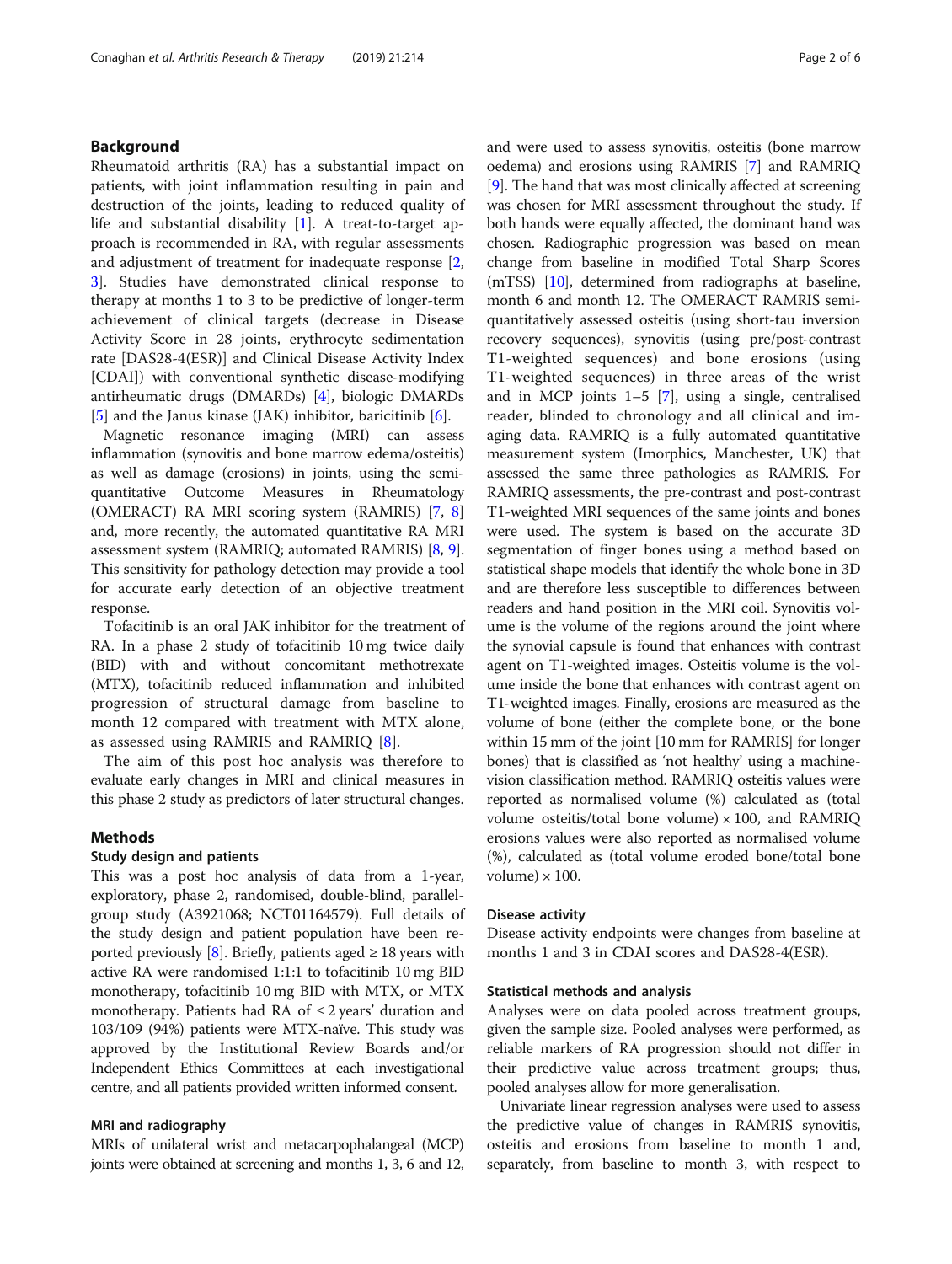radiographic progression (mTSS) from baseline to month 12. Additionally, univariate linear regression analyses were used to assess the predictive value of changes in RAMRIQ synovitis, osteitis and erosions from baseline to month 1 and, separately, from baseline to month 3, with respect to changes in RAMRIS erosions and radiographic progression between baseline and month 12. Based on the results of the univariate analyses, we performed subsequent multivariate linear regression analyses of changes from baseline to month 1 and, separately, from baseline to month 3, with respect to radiographic progression from baseline to month 12, which included the RAMRIS and RAMRIQ variables that were shown to be statistically significant predictors in the univariate analyses. Univariate analyses were also used to assess the predictive value of changes in CDAI and DAS28-4(ESR) from baseline to month 1 and, separately, from baseline to month 3, with respect to radiographic progression from baseline to month 12. Statistical significance was considered to have been demonstrated with  $p$  values < 0.05; multiplicity was not adjusted for.

# Results

# Patients

Overall, 109 patients, 103 of whom were MTX-naïve, with mean  $\pm$  standard deviation duration of RA of  $0.7 \pm 1.0$ years were randomised, 36 to each tofacitinib 10 mg BID group  $(\pm MTX)$  and 37 to MTX monotherapy. Patient demographics and baseline disease characteristics have been reported previously and were generally well-balanced between treatment groups [\[8](#page-5-0)].

# Radiographic progression

mTSS at baseline, month 6 and month 12, and least squares mean changes from baseline in mTSS at month 6 and month 12, are reported in Additional file [1](#page-4-0).

# Early RAMRIS changes as predictors of radiographic progression and joint space narrowing (JSN)

In univariate analyses, lower increases from baseline to both months 1 and 3 in RAMRIS erosions were significant predictors of less radiographic progression from baseline to month 12. Furthermore, lower increases from baseline to both months 1 and 3 in RAMRIS erosions significantly predicted less radiographic erosion from baseline to month 12, and lower increases from baseline to month 1 in RAMRIS erosions significantly predicted less JSN from baseline to month 12. No significant predictive value was observed between change from baseline to month 1 or 3 in RAMRIS synovitis or osteitis or between baseline and month 12 in radiographic progression, radiographic erosions, or JSN (Table [1\)](#page-3-0).

# Early RAMRIQ changes as predictors of RAMRIS erosion progression and radiographic progression

n univariate analyses, lower increases from baseline to both months 1 and 3 in RAMRIQ synovitis and osteitis were significant predictors of smaller changes in RAMRIS erosions from baseline to month 12. Lower changes from baseline to both months 1 and 3 in RAMRIQ synovitis and osteitis (but not RAMRIQ erosions) also significantly predicted less total radiographic progression (change in mTSS) and JSN progression between baseline and month 12 (Table [1](#page-3-0)).

# Early changes in RAMRIS erosions and RAMRIQ synovitis and osteitis as predictors of radiographic progression

Baseline variables, including age, gender, race and smoking status, were not significant in univariate analyses (data not shown) and therefore were not included in the subsequent multivariate analyses. In multivariate analyses, the change in RAMRIS erosions from baseline to month 1, but not from baseline to month 3, was a significant independent predictor of total radiographic progression from baseline to month 12, and the changes in RAMRIS erosions from baseline to both months 1 and 3 were significant independent predictors of radiographic erosion progression from baseline to month 12 (Table [2](#page-3-0)). Furthermore, changes in RAMRIQ osteitis (but not RAMRIQ synovitis) at both months 1 and 3 were significant independent predictors of total and JSN radiographic progression from baseline to month 12, and the change in RAMRIQ synovitis at month 1, but not at month 3, was a significant independent predictor of radiographic erosion progression from baseline to month 12 (Table [2](#page-3-0)).

# Early changes in disease activity as predictors of radiographic progression

In univariate analyses, there was no significant predictive value ( $p$  values  $> 0.05$  for all analyses) of changes from baseline to month 1 or 3 in CDAI or DAS28-4(ESR) with respect to radiographic progression from baseline to month 12 (Additional file [2](#page-4-0)).

# Discussion

Data from an RA clinical trial with a small number of patients, pooled across treatment groups, demonstrated that MRI assessment at months 1 and 3 after treatment initiation, using RAMRIS or the automated system RAMRIQ, generally predicted radiographic disease progression from baseline to month 12. Of the changes assessed, changes as early as month 1 in RAMRIQ synovitis and osteitis and in RAMRIS erosions were the best predictors of later disease progression. No predictive value was observed for concomitant changes from baseline to months 1 and 3 in the CDAI and DAS28-4(ESR) disease activity measures and later radiographic progression.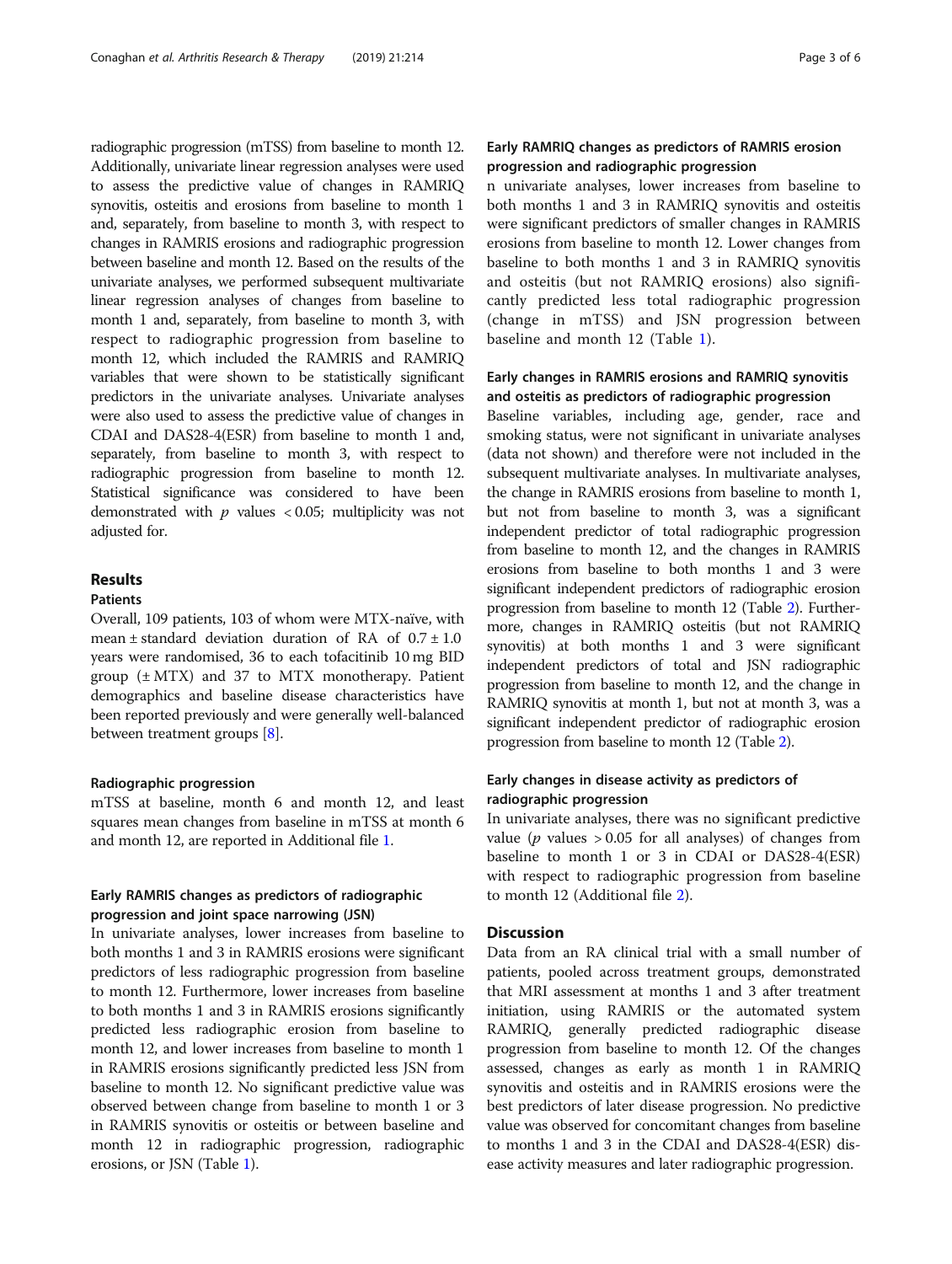<span id="page-3-0"></span>Table 1 Univariate analyses<sup>a</sup> of predictive value of early MRI changes for later MRI and radiographic changes

|                               |                               | Change from baseline to month 1         |                           |                           | Change from baseline to month 3         |                             |                          |  |
|-------------------------------|-------------------------------|-----------------------------------------|---------------------------|---------------------------|-----------------------------------------|-----------------------------|--------------------------|--|
| Change from baseline to       |                               | <b>RAMRIS</b>                           | <b>RAMRIS</b>             | <b>RAMRIS</b>             | <b>RAMRIS</b>                           | <b>RAMRIS</b>               | <b>RAMRIS</b>            |  |
| month 12                      |                               | synovitis                               | osteitis                  | erosions                  | synovitis                               | osteitis                    | erosions                 |  |
| Total radiographic            | Estimate (SE);                | 0.044(0.241);                           | 0.007(0.175);             | 1.431(0.408);             | 0.101(0.188);                           | $-0.087(0.138);$            | 0.748(0.252);            |  |
| progression <sup>b</sup>      | $p$ value                     | 0.856                                   | 0.971                     | < 0.001                   | 0.592                                   | 0.533                       | 0.004                    |  |
| Radiographic erosion          | Estimate (SE); 0.039 (0.118); | 0.743                                   | 0.031(0.085);             | 0.638(0.201);             | $0.087(0.091)$ ;                        | $-0.013(0.067)$ ;           | 0.455(0.118);            |  |
| progression                   | $p$ value                     |                                         | 0.718                     | 0.002                     | 0.339                                   | 0.853                       | < 0.001                  |  |
| Radiographic JSN              | Estimate (SE); 0.010 (0.163); | 0.951                                   | $-0.024(0.118);$          | 0.792(0.284);             | $0.015(0.127)$ ;                        | $-0.074(0.093)$ ;           | $0.295(0.179)$ ;         |  |
| progression                   | p value                       |                                         | 0.837                     | 0.007                     | 0.905                                   | 0.434                       | 0.104                    |  |
|                               |                               | <b>RAMRIO</b><br>synovitis <sup>c</sup> | <b>RAMRIO</b><br>osteitis | <b>RAMRIO</b><br>erosions | <b>RAMRIO</b><br>synovitis <sup>c</sup> | RAMRIO<br>osteitis          | RAMRIO<br>erosions       |  |
| RAMRIS erosion<br>progression | Estimate (SE);<br>p value     | 0.0002(0.0001);<br>0.004                | 0.287(0.085);<br>0.001    | $\overline{\phantom{m}}$  | $0.0001$ $(0.0000)$ ;<br>0.008          | $0.354(0.089)$ ;<br>< 0.001 | $\overline{\phantom{m}}$ |  |
| Total radiographic            | Estimate (SE);                | 0.0004(0.0001);                         | 0.930(0.154);             | 1.552(0.846);             | $0.0002$ $(0.0001)$ ;                   | $1.099(0.222)$ ;            | $-0.498(0.786);$         |  |
| progression                   | p value                       | < 0.001                                 | < 0.001                   | 0.072                     | 0.008                                   | < 0.001                     | 0.529                    |  |
| Radiographic erosion          | Estimate (SE);                | 0.0001(0.0000);                         | $0.182(0.092)$ ;          | 0.531(0.417);             | $0.0001$ $(0.0000)$ ;                   | 0.220(0.123);               | $-0.231(0.382)$ ;        |  |
| progression                   | p value                       | 0.011                                   | 0.052                     | 0.208                     | 0.048                                   | 0.080                       | 0.548                    |  |
| Radiographic JSN              | Estimate (SE);                | 0.0003(0.0001);                         | 0.748(0.089);             | $1.017(0.572)$ ;          | $0.0002$ $(0.0001)$ ;                   | 0.879(0.138);               | $-0.269(0.533);$         |  |
| progression                   | p value                       | < 0.001                                 | < 0.001                   | 0.080                     | 0.012                                   | < 0.001                     | 0.615                    |  |

<sup>a</sup>Based on univariate linear regression analysis

<sup>b</sup>Assessed by mTSS

c RAMRIQ synovitis is not normalised, where RAMRIQ osteitis and erosions are; as a result, the estimates and standard errors are low due to the scale

JSN joint space narrowing, MRI magnetic resonance imaging, mTSS modified Total Sharp Score, RA rheumatoid arthritis, RAMRIQ automated quantitative RA MRI assessment system, RAMRIS RA MRI scoring system, SE standard error

A number of studies have looked at baseline MRI features predicting outcome. An observational study of patients with RA of < 1 year's duration reported that RAMRIS-assessed osteitis at baseline was associated with radiographic progression at 1 year [[11](#page-5-0)], and in a randomised controlled trial in patients with early RA, baseline osteitis assessed with RAMRIS was a strong predictor of radiographic progression after 2 years [[12](#page-5-0)]. In terms of response prediction, in a clinical trial of golimumab in MTX-naïve patients with RA, multivariate logistic regression analysis of RAMRIS-assessed changes showed synovitis and osteitis at baseline and after 24 weeks of treatment predicted radiographic progression at 12 months, as did an increase in erosion of > 0.5 at weeks 12 and 24; regression models incorporating baseline and 12- and

24-week changes in MRI measures of synovitis and osteitis improved the prediction of radiographic progression at 12 months above clinical disease activity measures [[13](#page-5-0)]. However, we believe this to be the first report of MRI-detected changes as early as 1 month predicting radiographic progression after 12 months.

Given that it has been demonstrated that there is a window of opportunity in RA, an early predictor of disease progression at month 12 could allow treatment decisions to be made sooner, in line with the recommended treat-totarget approach in RA  $[2, 3]$  $[2, 3]$  $[2, 3]$  $[2, 3]$  $[2, 3]$ . The most effective early RA intervention will ideally lead to reduced long-term impact of the disease; thus, early identification of the likely long-term efficacy of treatment provides potential patient benefit [[14](#page-5-0)]. Early prediction of longer-term

Table 2 Multivariate analyses<sup>a</sup> of predictive value of early MRI changes for later radiographic changes

|                                             |                            | Change from baseline to month 1 |                           |                            | Change from baseline to month 3 |                           |       |
|---------------------------------------------|----------------------------|---------------------------------|---------------------------|----------------------------|---------------------------------|---------------------------|-------|
| Change from baseline to month 12            | <b>RAMRIO</b><br>synovitis | <b>RAMRIO</b><br>osteitis       | <b>RAMRIS</b><br>erosions | <b>RAMRIO</b><br>synovitis | <b>RAMRIO</b><br>osteitis       | <b>RAMRIS</b><br>erosions |       |
| Total radiographic progression <sup>b</sup> | Estimate                   | 0.0002                          | 0.645                     | 0.777                      | 0.0001                          | 0.867                     | 0.434 |
|                                             | $p$ value                  | 0.148                           | 0.002                     | 0.043                      | 0.407                           | 0.001                     | 0.073 |
| Radiographic erosion progression            | Estimate                   | 0.0001                          | $-0.043$                  | 0.590                      | 0.0001                          | $-0.001$                  | 0.425 |
|                                             | $p$ value                  | 0.040                           | 0.705                     | 0.007                      | 0.145                           | 0.996                     | 0.001 |
| Radiographic JSN progression                | Estimate                   | 0.0000                          | 0.688                     | 0.187                      | 0.0000                          | 0.868                     | 0.009 |
|                                             | p value                    | 0.647                           | < 0.001                   | 0.409                      | 0.907                           | < 0.001                   | 0.954 |

<sup>a</sup>Based on multivariate linear regression analysis

<sup>b</sup>Assessed by mTSS

JSN joint space narrowing, MRI magnetic resonance imaging, mTSS modified Total Sharp Score, RA rheumatoid arthritis, RAMRIQ automated quantitative RA MRI assessment system, RAMRIS RA MRI scoring system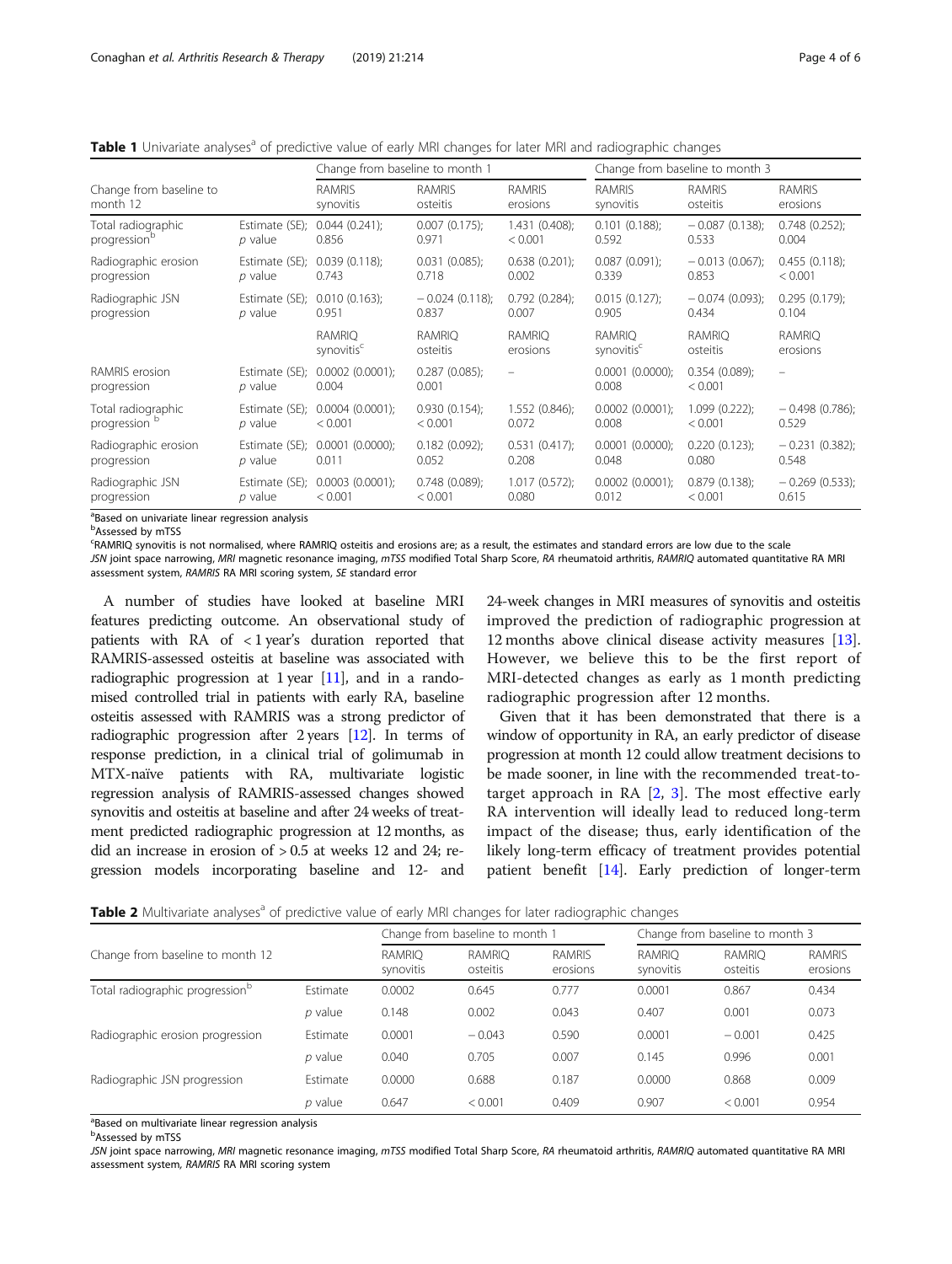<span id="page-4-0"></span>structural treatment benefit might also allow clinical trials of shorter duration and with more limited sample size, focused on structural changes, to be designed to assess new agents for the treatment of RA. Such trials would be preferable from the patient perspective and could also reduce drug development costs by rapidly assessing the clinical response to new therapies and reducing the need for additional imaging studies.

Early changes in disease activity, as measured with CDAI and DAS28-4(ESR), showed no significant predictive value for subsequent structural damage progression. Thus, the analyses presented here demonstrated that MRI assessment of structural changes during the first 3 months of treatment for RA, and even as early as 1 month, may better predict patients' radiographically assessed response to treatment by month 12 than changes in clinical measures of disease activity in those 3 months. The MRI scoring procedures included here can be implemented using widely available MRI equipment (1.5-T scanners) and imaging sequences, as described previously [\[8\]](#page-5-0).

A number of limitations of this study are acknowledged. The small sample size, post hoc nature of the analysis, single RAMRIS reader and lack of independence of the predictive parameters assessed all indicate a need for caution in the interpretation of findings. These analyses were exploratory in nature with the intent to determine which parameters had the strongest ability to predict treatment response. While this analysis, based on clinical trial data, demonstrated the utility of the RAMRIQ technique, the technology is still under development. Implementation in non-clinical-trial settings may be subject to variability due to potential variability in the implementation of the RAMRIS/RAMRIQ protocol across different magnetic field strengths, and possible inter-operator differences. Further exploration of this finding with other agents is warranted to evaluate the clinical implications.

# Conclusions

In conclusion, incorporation of early MRI measurement in RA clinical trials will likely enable prediction of later response to treatment, allowing more rapid assessment of the efficacy of new medications. There is also the potential to use MRI as a biomarker to inform treatment decisions in clinical practice. However, the findings reported here require further validation.

#### Supplementary information

Supplementary information accompanies this paper at [https://doi.org/10.](https://doi.org/10.1186/s13075-019-2000-1) [1186/s13075-019-2000-1.](https://doi.org/10.1186/s13075-019-2000-1)

Additional file 1: Descriptive statistics of mTSS and statistical analysis of change from baseline in mTSS over time.

Additional file 2: Univariate analyses<sup>a</sup> of predictive value of early changes in CDAI and DAS28-4(ESR) for later radiographic changes.

#### Abbreviations

BID: Twice daily; CDAI: Clinical Disease Activity Index; DAS28-4(ESR): Disease Activity Score in 28 joints, erythrocyte sedimentation rate; DMARD: Diseasemodifying antirheumatic drug; JAK: Janus kinase; JSN: Joint space narrowing; MCP: Metacarpophalangeal; MRI: Magnetic resonance imaging; mTSS: Modified Total Sharp Scores; MTX: Methotrexate; OMERACT: Outcome Measures in Rheumatology; RAMRIQ: Automated quantitative RA MRI assessment system; RAMRIS: RA MRI scoring system; SE: Standard error

#### Acknowledgements

The authors would like to thank the patients, investigators and study teams involved in study A3921068.

PGC is supported in part by the UK National Institute for Health Research (NIHR) Leeds Biomedical Research Centre. The views expressed are those of the authors and not necessarily those of the NIHR or the Department of Health and Social Care.

Medical writing support, under the guidance of the authors, was provided by Daniel Binks, PhD, at CMC Connect, a division of McCann Health Medical Communications Ltd, Macclesfield, UK, and Carole Evans, PhD, on behalf of CMC Connect, and was funded by Pfizer Inc, New York, NY, USA, in accordance with Good Publication Practice (GPP3) guidelines (Ann Intern Med. 2015;163:461-4).

#### Authors' contributions

PGC, MØ, OT, MAB, GG, BW, ZX, JA, AS, DC and AK were involved in the analysis and interpretation of data and drafting the article or revising it critically for important intellectual content, and all approved the final version to be submitted for publication. PGC had full access to all of the data in the study and takes responsibility for the integrity of the data and the accuracy of the data analysis. PGC, MØ, OT, BW and ZX were also involved in the study conception and design, and MAB and GG were involved in the acquisition of data.

#### Funding

This study was funded by Pfizer Inc. Pfizer authors participated in study design, analysis and interpretation of the data, and the writing of the manuscript.

#### Availability of data and materials

Upon request, and subject to certain criteria, conditions and exceptions (see <https://www.pfizer.com/science/clinical-trials/trial-data-and-results> for more information), Pfizer will provide access to individual de-identified participant data from Pfizer-sponsored global interventional clinical studies conducted for medicines, vaccines and medical devices (1) for indications that have been approved in the US and/or EU or (2) in programmes that have been terminated (i.e., development for all indications has been discontinued). Pfizer will also consider requests for the protocol, data dictionary, and statistical analysis plan. Data may be requested from Pfizer trials 24 months after study completion. The de-identified participant data will be made available to researchers whose proposals meet the research criteria and other conditions, and for which an exception does not apply, via a secure portal. To gain access, data requestors must enter into a data access agreement with Pfizer.

#### Ethics approval and consent to participate

This study was approved by the Institutional Review Boards and/or Independent Ethics Committees at each investigational centre and all patients provided written informed consent.

#### Consent for publication

Not applicable.

#### Competing interests

PGC has been a consultant for AbbVie, Eli Lilly, Flexion, GlaxoSmithKline, Novartis, Pfizer Inc and Roche, and has been a member of the speakers' bureau for AbbVie, Novartis and Roche. MØ has received grants or research support from AbbVie, Centocor and Merck, and has been a consultant and/ or a member of the speakers' bureau for AbbVie, Boehringer Ingelheim, Bristol-Myers Squibb, Celgene, Centocor, Eli Lilly, GlaxoSmithKline, Hospira, Janssen, Merck, Mundipharma, Novartis, Novo, Orion, Pfizer Inc, Regeneron, Roche, Schering-Plough, Takeda, UCB and Wyeth. OT has been a consultant for AbbVie, Amgen, Bristol-Myers Squibb, Horizon, Lilly and Pfizer Inc, has